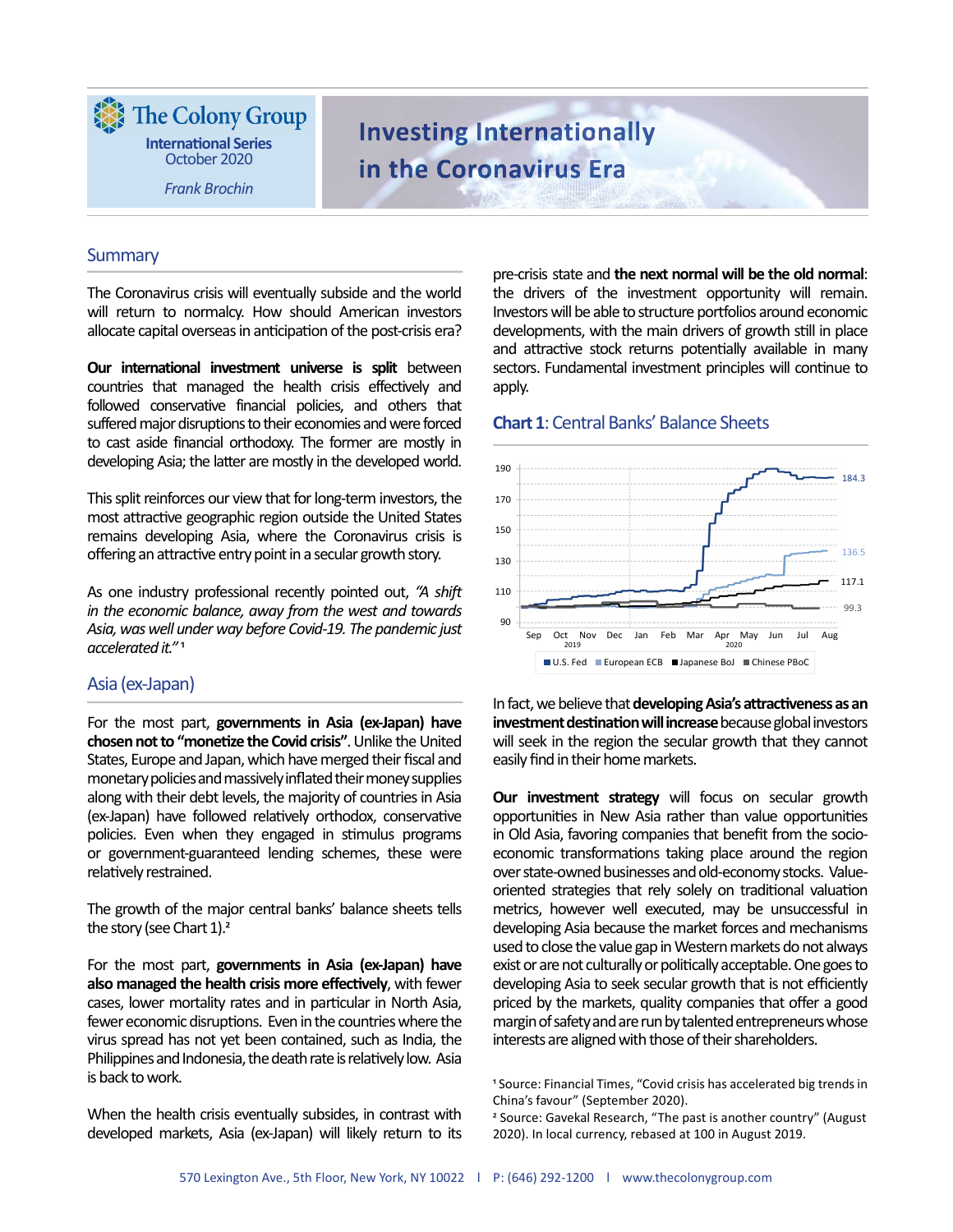### Developed Markets: Europe and Japan

In many cases, developed economies have suffered more significantly from the health crisis, with higher death rates, more damaging lockdowns, and now the threat of more disruptive "second waves" of cases.

In contrast to developing Asia, they have also engaged in massive money printing to limit the economic impact of the crisis. Interest rates in Europe and Japan were close to zero or negative before the crisis, and given the unprecedented amount of stimulus, in our opinion, it will be hard to normalize monetary policy. There will likely continue to be more capital than demand for capital, and rates could remain abnormally low for a while. While low rates may keep governments solvent, they have many negative effects:

• They have a negative impact on banks, which find it more difficult to earn a spread. It is hard for a region to build a healthy economy with unhealthy banks.

- They have a negative impact on industry and business, as low rates allow industrial projects with low potential growth and low marginal returns to get financed, creating zombie companies that ruin margins for their entire sector. Capitalism does not work well without a hurdle rate for investments.
- They have a negative impact on investments and productivity. Low rates induce companies to practice financial engineering and buy existing assets rather than invest in new, productive ones.

Thus, the crisis will probably further restrict economic growth and in turn, for Europe and Japan, the next normal may not be normal. Growth was already hard to find in Europe and Japan before the crisis. As shown in Chart 2, companies accounting for just 13% of STOXX 600 market cap were expected to grow sales by 10% or more in FY3 on consensus forecasts while the S&P 500 had three times as much. $<sup>3</sup>$ </sup>

Our investment strategy in these developed economies aims to revolve around managers able to find opportunities in a challenging economic context. We believe that if rates remain "lower for longer", growth stocks will remain extremely valuable because lower rates will increase the discounted value of their future <sup>3</sup> Source: Goldman Sachs Research (May 2020).

## Chart 2: % of Market Cap by Sales Growth Expected in FY3



earnings. This will justify the high valuations of growth companies that we have seen in the recent past. What is rare becomes more valuable. If earnings growth remains hard to find, we believe it will remain very valuable.

We plan on continuing to invest more in Asia (ex-Japan) than in Europe and Japan. We will have exposure to these developed economies through managers able to focus on niche, underappreciated growth sectors or on companies creating value through business and governance improvements. We believe that concentration will be key and we will try to avoid mechanical factor strategies leading to very diversified portfolios. Careful stock selection will likely become even more important given that the overall trends will not be favorable. Thus, we will continue to focus on managers with a very deep understanding of what they own and why they own it.

While **inflation** does not seem to be a threat in the short term, one has to acknowledge that a new dynamic is now in place in developed economies. The government-guaranteed bank lending programs and the monetization of fiscal deficits appear to be resulting in an unprecedented growth of the money supply. In the long term, this new dynamic may lead to a change in investment regime and a shift in the relative performance of growth versus cyclical or value stocks. This is not a source of concern for now but we believe it bears monitoring.